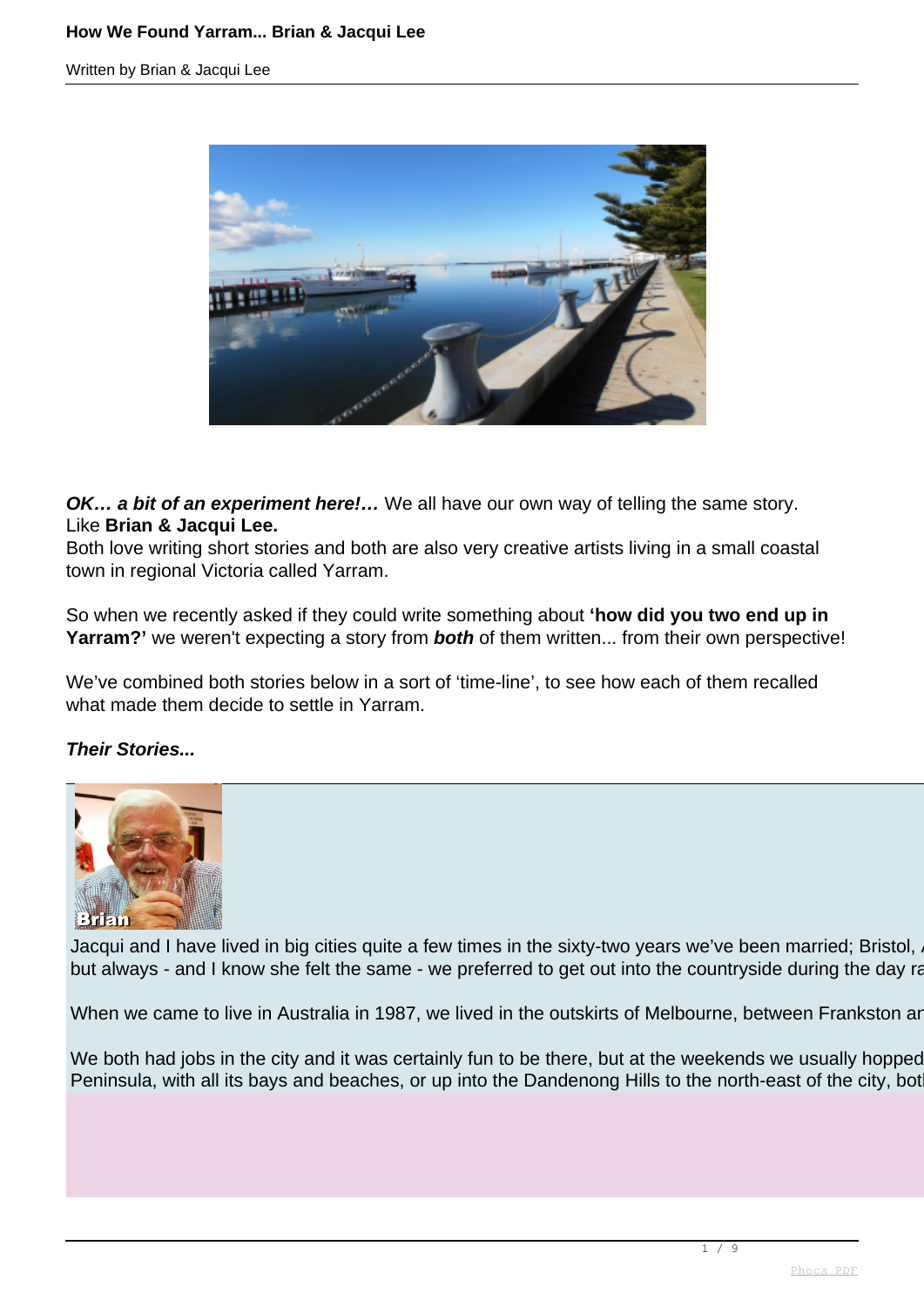

Life had become unbearable. We were struggling with a massive mortgage, and we both had jobs that v was destroying him. He was losing weight and becoming a sad shadow.

I worked at a nursing home, which had a new owner trying to cut all our resources, and the residents we

Brian worked for the boss from hell!... in an art studio. He was on anti-depressants and we knew we had

We had bought a house in Patterson Lakes at a time when the mortgage rate was over 17%.



Our escape began as weekends

food and drink and be 'up and away' Friday as soon as we finished our toil.

Destinations varied, Phillip Island, Lakes Entrance, and other beauty spots were explored.

We had friends who joined us and we camped once at a small caravan park in Gippsland.

I remember we had a tent that weekend and getting up in pitch darkness to find the toilet was scary. No

But the place had a scrubby little beach, and a real charm, and we loved it.

**A seed had been planted!**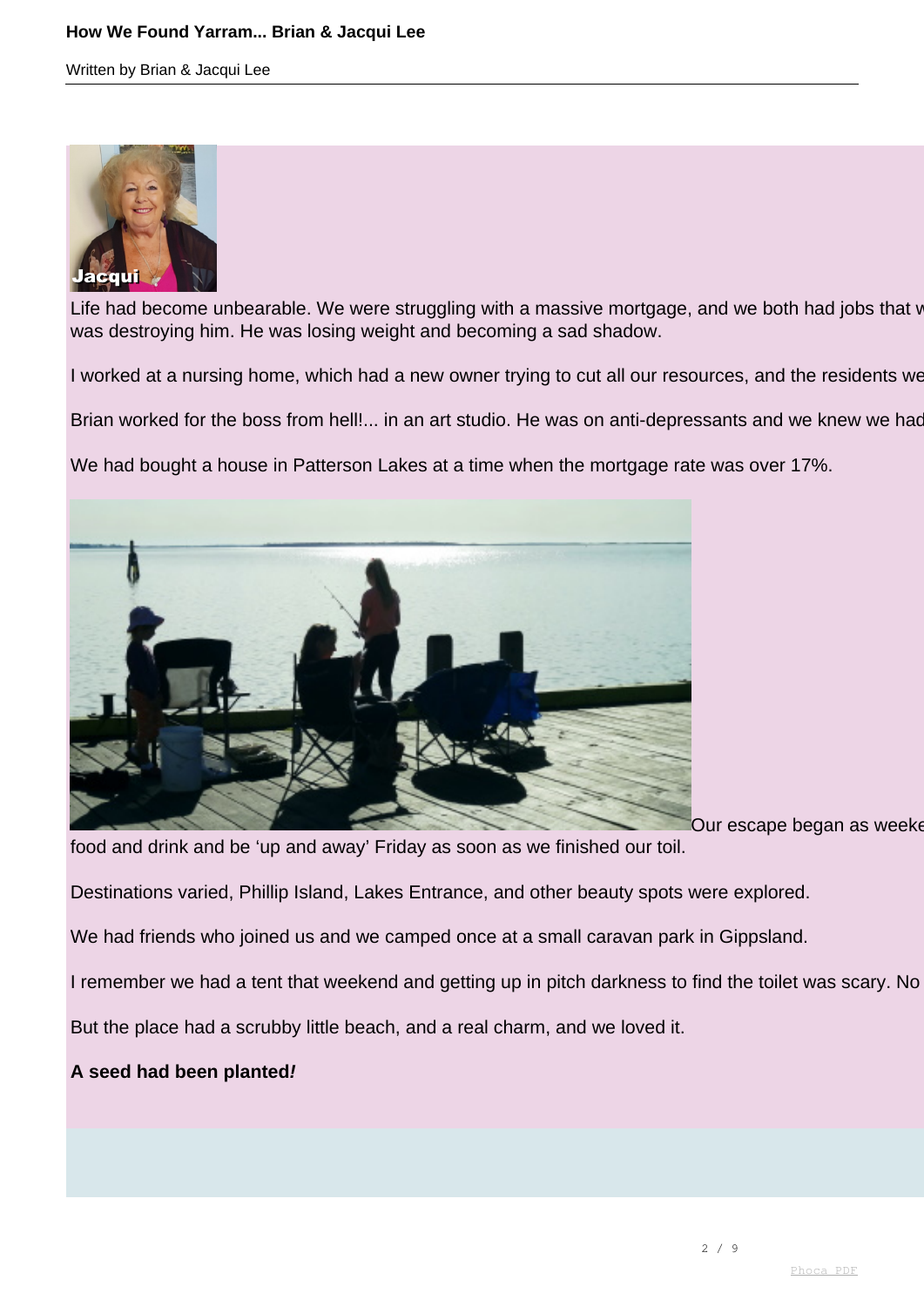## **How We Found Yarram... Brian & Jacqui Lee**

Written by Brian & Jacqui Lee



Another frequent venue of ours was Lakes Entrance, about two hundred and seventy kilometers away; a good beaches, lots of 'hippyish' shops and some excellent eateries.

The main route to the Lakes was down Princes Highway and we used it a lot.

But I had heard of an alternative route, the South Gippsland Highway, through Korumb[urra and L](http://www.phoca.cz/phocapdf)eongat see what it was like; a decision that proved momentous later!



On that fateful trip, which was

changed everything, though we didn't realise it then – we pulled off the highway at a sign that said "POF

Friends had mentioned this place in passing, saying it was an attractive little town, so we thought it might Lakes Entrance, and we weren't disappointed!

Port Albert is a small seaside town that was the first port to be set up in Gippsland, serving the sailing ships still carries much of the charm of those old days.

We spent about an hour there enjoying the quiet and the scenery and just as we were leaving, I said, no **"You know Jacqui, I could retire here, it feels like home!"**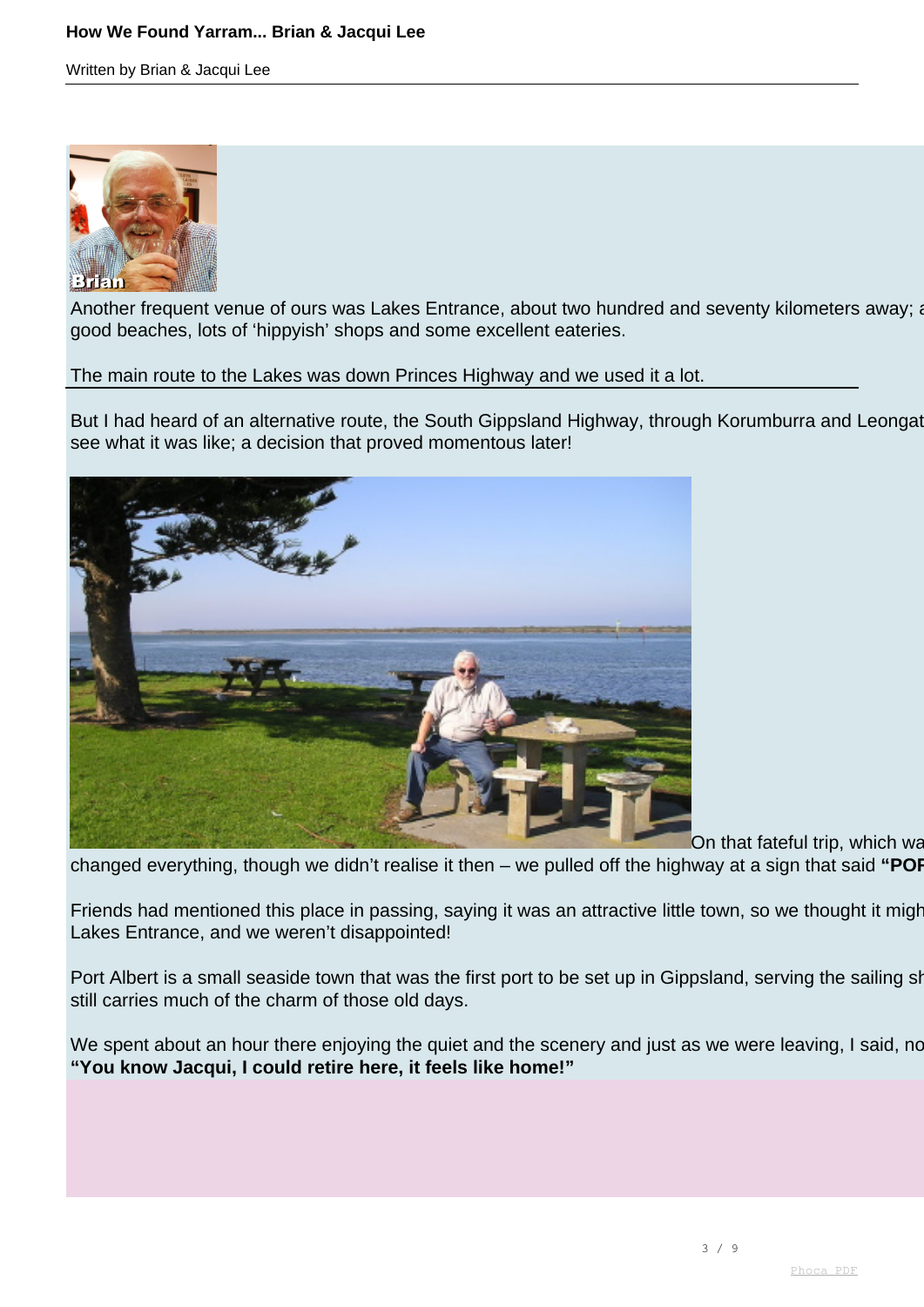

One beautiful day in July we were driving to Lakes Entrance for a break, when we stopped off at Port Al

It was a sparkling day the place was quiet and beautiful. Peace drifted around us, we felt stronger and happing

We talked about selling up and travelling.

The plans began right there and then: It was time to cut our losses and start again.

Our biggest hurdle – selling the house - took nearly a year. It was such a bad time. Eventually we did sell ourselves a new start.

Skip loads of photos and books were discarded, clothes and small furniture, a fridge and a washing made

Some things we regret letting go of! - Like our very comfortable bed!

Also some of the photos…

Anyway we loaded the caravan, and found a site at the caravan park on the outskirts of Yarram near Po

It consisted of holidaymakers and a few scruffy old guys living in vans, a little beach, a shop, some show

The men staying there permanently were friendly and happy to share a beer, they were mainly fisherme boats.

The park at that time was neat and clean, and we chatted to the owners, arranging to have a concrete solution

The day we moved was stinking hot, and we had flies all over us when we stopped for a break. We also months before.

It was a tiring day.

When we eventually set up our new home the cat hid under the bed and would not come out. But Tess

We looked at each other and wondered what had we done!! We had originally expected to travel, becoming grey nomads.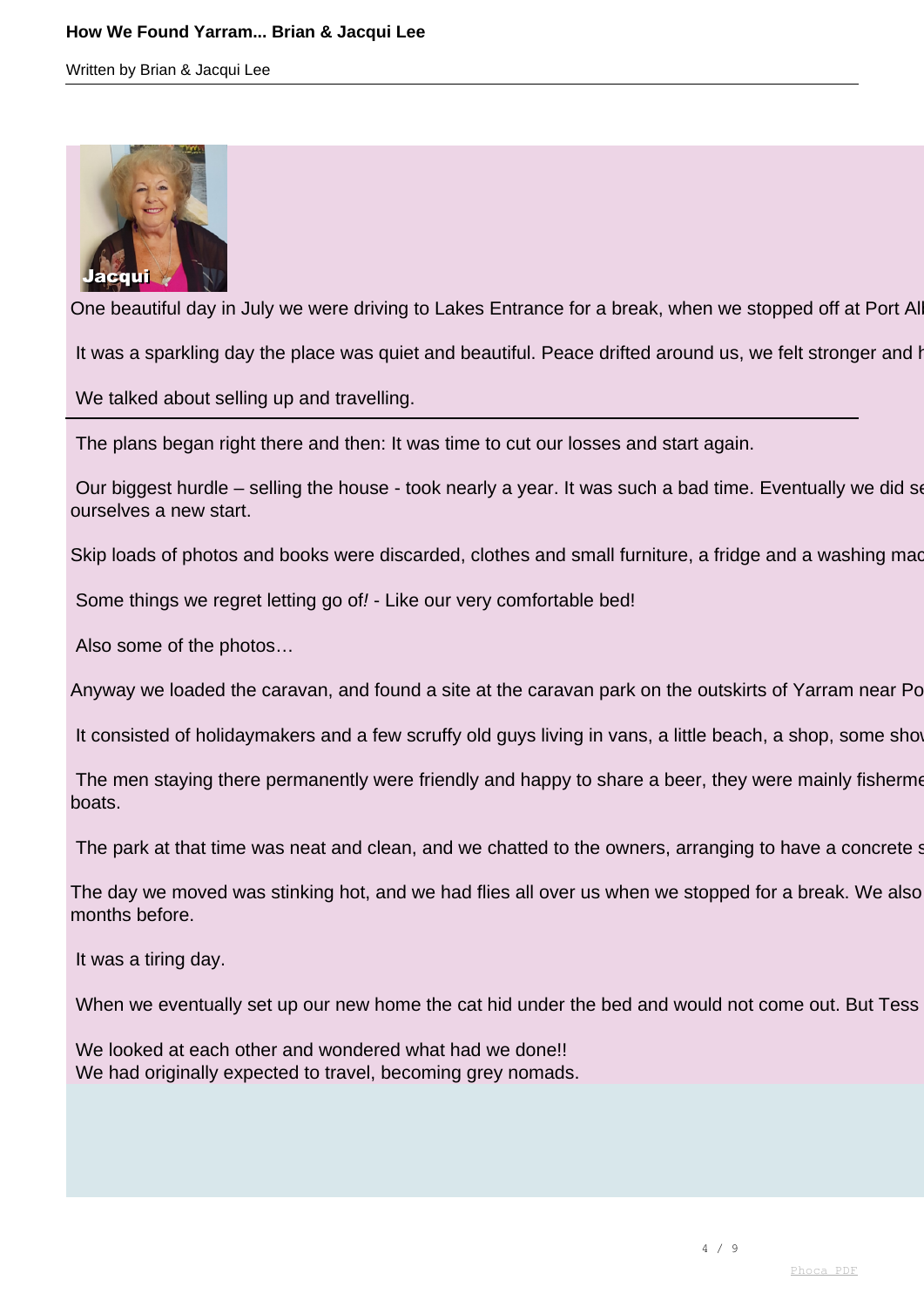

We then travelled on to the Lakes, through Yarram, which I have no memory of from that trip, but which

The place where we made more good friends than we ever did in our travels, where we both found nich love all that the surrounding countryside had to offer, with Port Albert as the jewel in the crown.



Tired and happy we strolled to the beach.

There were magpies warbling, and little crabs scurried as we disturbed them.

The sun formed a silver horizon, as we looked at the bent old trees along the shore and watched pelicanties.



 $\blacktriangleright$  The nomad idea although still in our minds, faded, yet we did get

returning.

Brian joined the Lions club and soon had a lot of new friends. We both became very busy. In fact we too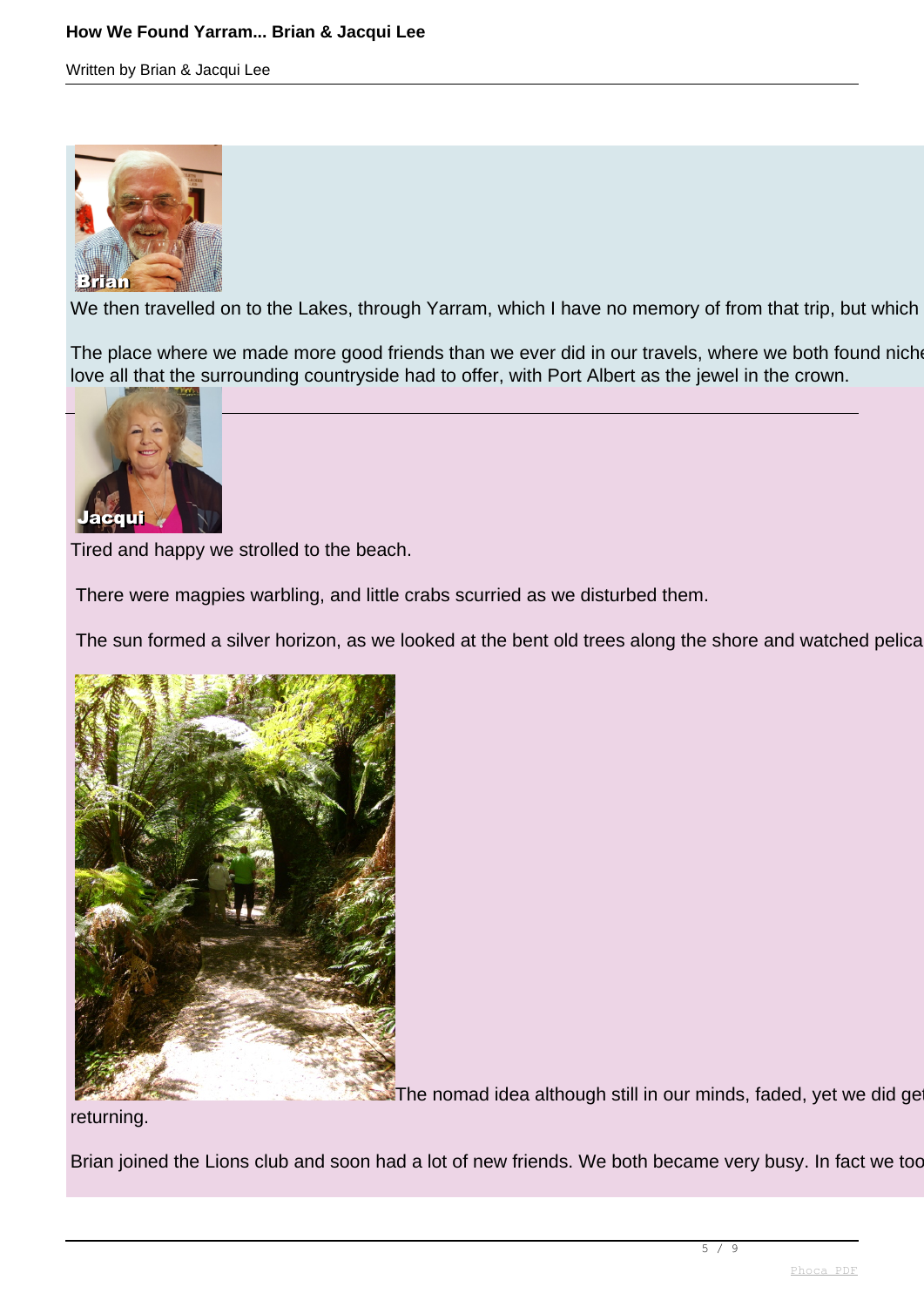I joined Lions too, we cleaned the local school; fitting it all in by careful planning;

Brian was soon on several committees, and became a Shire Councilor, (Wellington Shire)

He also became president of Lions in 2000. By then I had a job at the hospital and was taken on as a student at 64 to do contract at 64 social and was taken on as a student at 64 to do contract which involved carrier for a dementia patients! I loved it.

The move gave us more friends than we had before. When living in suburbia we had made no lasting from rain forest and beaches, hills and farm country we had friends everywhere.

Our caravan was changed eventually to a large cabin which the owners offered us at very low rental, so furniture!

After being married over 40 years we had to refurnish a largish two bed-room cabin, from the start.

In 2003 we moved into Yarram itself so we could walk to Clubs and Cafes and the supermarket.

I ran an art group, also helped to establish U3A (University of the Third age – basically 'Lifelong Learning'

I worked until I was 70 at the hospital.

We have never regretted our move here. There have been hard times of course, but friends and the town the pain. time, some wild nights, and wicked weekends. Yet I can go back to the beach or to Port Albert and reme



At the Caravan Park, next to

In its dark canopy the night herons used to sleep all day.

Stirring and arranging their plumage. These huge birds are rare and they only hunt at night.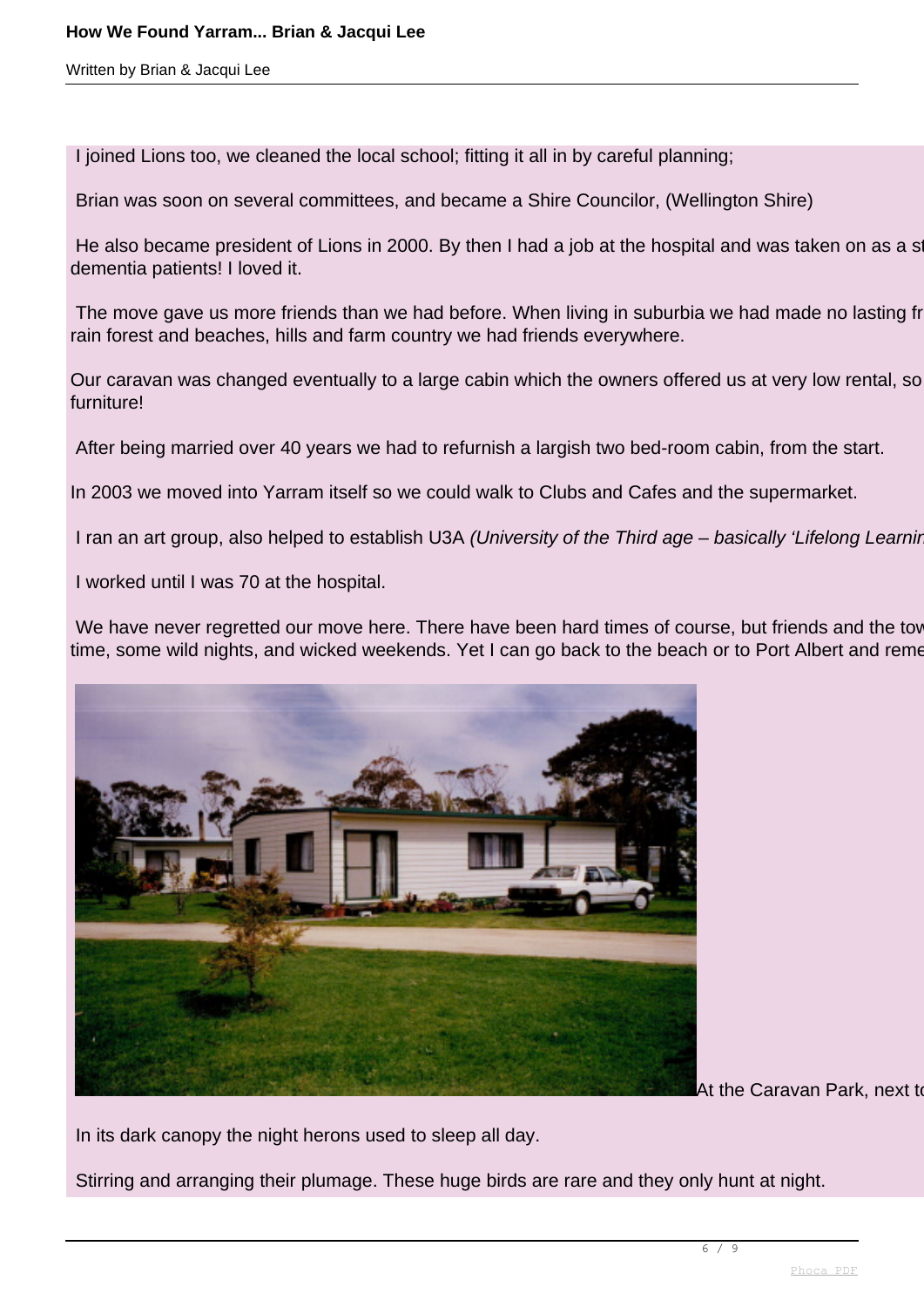#### **How We Found Yarram... Brian & Jacqui Lee**

Written by Brian & Jacqui Lee

I found real joy seeing them. Those and the lorikeets were so beautiful. Our wild life paradise compensation

I remember all the times when I was fitter, walking the tracks by the beach over crunchy gum leaves and bringing the smell of the sea, and the scent of Tea Tree.



So impressed was I that I did something I very rarely do  $-1$  wrote a poem about the place, and the word

# **PORT ALBERT by Brian Lee**

Port Albert lies quiet, awash with pure light, The houses and gardens, an artist's delight. Piers, jetties and park crouch low round the shore, Aglow with rich colour, like a carpeted floor. The outgoing tide leaves sand damp and brown, And many hued shells lie all over the ground. A gull washes feathers of crisp black and white, In warm sheltered shallows - a splashing delight Tiny waves clutter the uncovering sand, Dancing and tumbling, where water meets land. A spectrum of turquoise and aquamarine, Undersea gardens change from deep blue to gree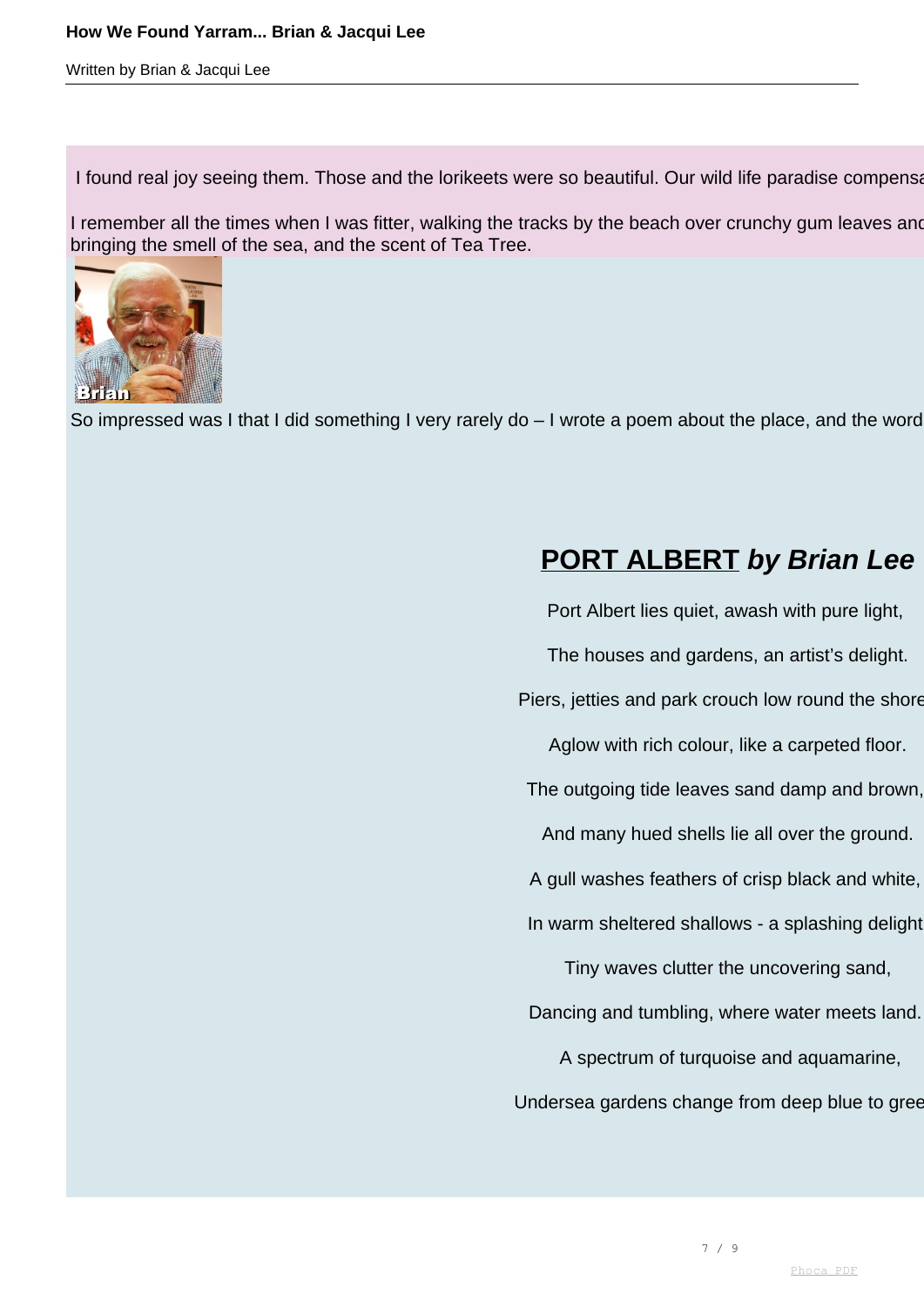## **How We Found Yarram... Brian & Jacqui Lee**

Written by Brian & Jacqui Lee



Boats of all colours turn slow on the tide, Pulling tight on their hawsers as they float side by s Their reflections all a-quiver in a water-borne 'friez Shimmering and swaying in the light morning bree Now gold strips of sand thrust their heads into vie